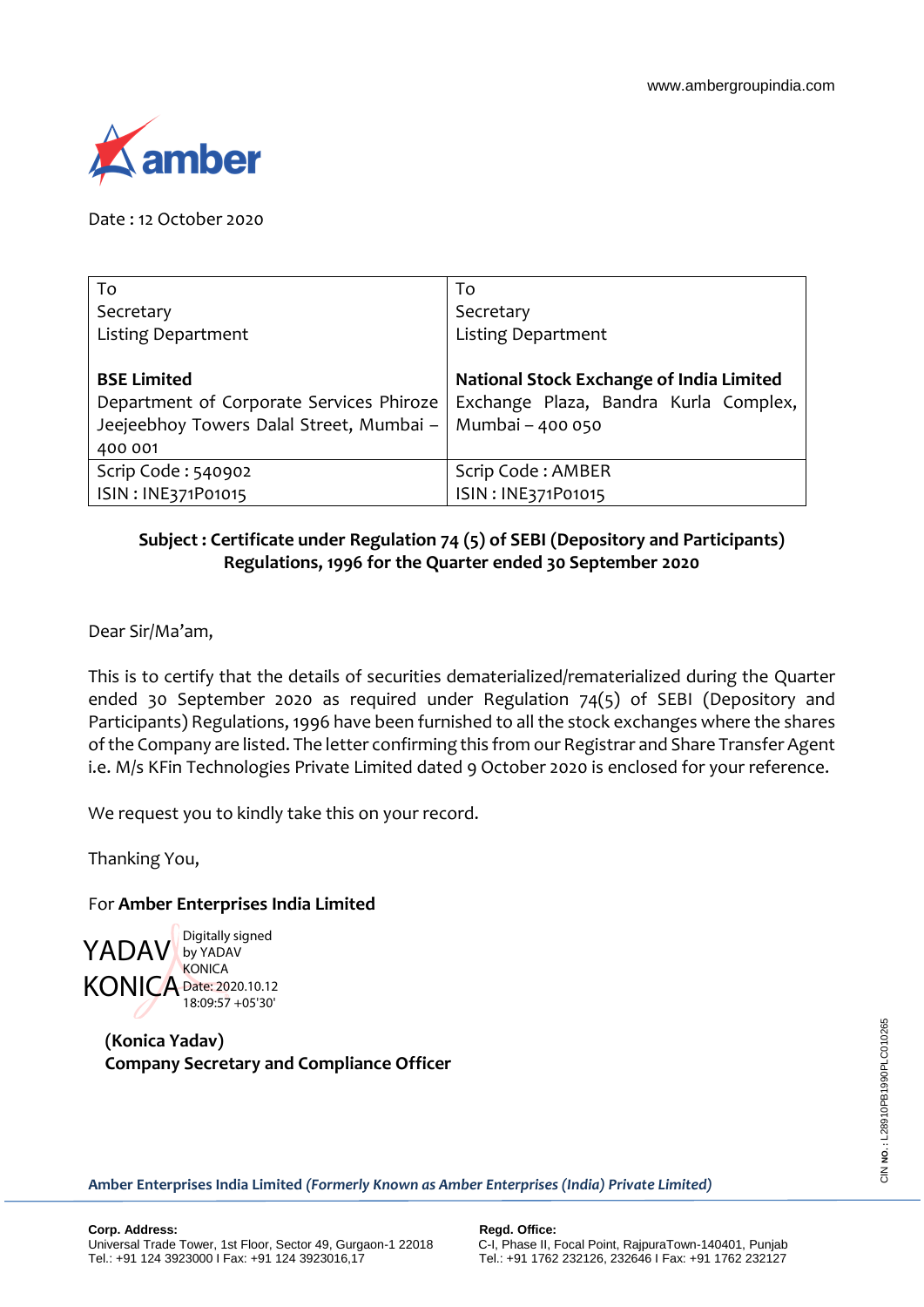

KFIN/MRVS/NSDL/74(5) E/1 Date: 09/10/2020

NATIONAL SECURITIES DEPOSITORY LIMITED TRADE WORLD 4TH FLOOR KAMALA MILLS COMPOUND SENAPATI BAPAT MARG LOWER PAREL MUMBAI - 400 013

Dear Sir(s), Sub: Certificate under Regulation 74(5) for the quarter ended September 30, 2020

We as Registrars, Share Transfer and Depository Services agents of the AMBER ENTERPRISES INDIA LIMITED, certify that the details of securities dematerialized/rematerialized during the aforesaid period, as required under Regulation 74(5) of SEBI (Depositories and participants) Regulations 2018 have been furnished to all the Stock Exchanges where the shares of the company are listed.

Thanking you,

Yours faithfully, For KFIN TECHNOLOGIES PRIVATE LIMITED

K. Rey

Raj Kumar Kale Senior Manager

CC TO:

THE COMPANY SECRETARY AMBER ENTERPRISES INDIA LIMITED UNIVERSAL TRADE TOWER, 1ST FLOOR SECTOR-49, SOHNA ROAD, GURGAON 122018

**KFin Technologies Private Limited** 

(Formerly known as "Karvy Fintech Private Limited") **Registered & Corporate Office** 

Selenium Building, Tower-B, Plot No- 31 & 32, Financial District, Nanakramguda, Serilingampally, Hyderabad, Rangareddi, Telangana, India, 500032. Ph: +91 40 6716 2222, 7961 1000 | https://www.kfintech.com | CIN: U72400TG2017PTC117649